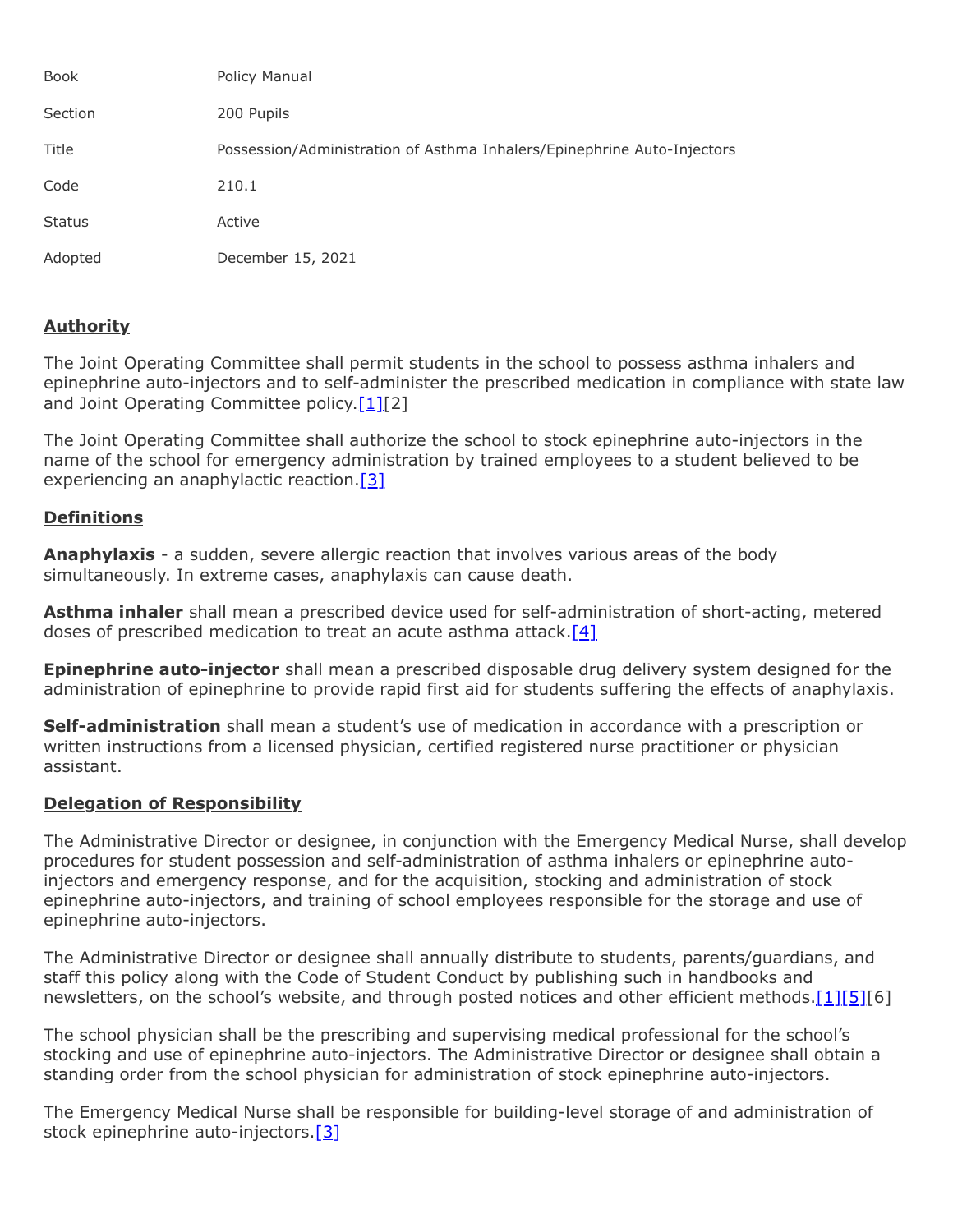The building administrator shall annually notify parents/guardians of their right to opt-out of the provisions of this policy related to the administration of a stock epinephrine auto-injector. To opt-out, a parent/guardian shall sign and return the school's exemption form to the Emergency Medical Nurse. The signed opt-out forms shall be maintained by the Emergency Medical Nurse, and the Emergency Medical Nurse shall provide trained school employees with the names of students whose parents/guardians have returned a signed opt-out form[.\[3\]](http://www.legis.state.pa.us/cfdocs/legis/LI/uconsCheck.cfm?txtType=HTM&yr=1949&sessInd=0&smthLwInd=0&act=14&chpt=14&sctn=14&subsctn=2)

# **Guidelines**

Administration of asthma inhalers and epinephrine auto-injectors shall comply with Joint Operating Committee policy, school procedures and individualized student plans such as an Individualized Education Program (IEP), Section 504 Service Agreement (Service Agreement), Individualized Healthcare Plan (IHP), or Emergency Care Plan (ECP).[2][\[3\]](http://www.legis.state.pa.us/cfdocs/legis/LI/uconsCheck.cfm?txtType=HTM&yr=1949&sessInd=0&smthLwInd=0&act=14&chpt=14&sctn=14&subsctn=2)[\[7\]\[](http://pacodeandbulletin.gov/Display/pacode?file=/secure/pacode/data/022/chapter12/s12.41.html&d=reduce)8][9][10]

In order to maintain a student's health and safety, each student's individualized plan shall address what information will be provided to school staff and other adults who have responsibility for the student in the school setting.[2][8[\]\[11\]\[](http://www.legis.state.pa.us/cfdocs/legis/LI/uconsCheck.cfm?txtType=HTM&yr=1949&sessInd=0&smthLwInd=0&act=14&chpt=14&sctn=9&subsctn=0)12][13][14]

Student health records shall be confidential and maintained in accordance with state and federal laws and regulations.[12][14]

Student Self-Administration of Asthma Inhalers and Epinephrine Auto-Injectors

Before a student may possess or use an asthma inhaler or epinephrine auto-injector in the school setting, the Joint Operating Committee shall require the following: $[1][7]$  $[1][7]$ 

- 1. A written request from the parent/guardian that the school complies with the order of the licensed physician, certified registered nurse practitioner or physician assistant.
- 2. A written statement from the parent/guardian acknowledging that the school is not responsible for ensuring the medication is taken and relieving the school and its employees of responsibility for the benefits or consequences of the prescribed medication.
- 3. A written statement from the licensed physician, certified registered nurse practitioner or physician assistant that states:
	- a. Name of the drug.
	- b. Prescribed dosage.
	- c. Times medication is to be taken.
	- d. Length of time medication is prescribed.
	- e. Diagnosis or reason medication is needed, unless confidential.
	- f. Potential serious reaction or side-effects of medication.
	- g. Emergency response.
	- h. If child is qualified and able to self-administer the medication.
- 4. A written acknowledgement from the Emergency Medical Nurse that the student has demonstrated that s/he is capable of self-administration of the asthma inhaler and/or epinephrine auto-injector in the school setting. Determination of competency for self-administration shall be based on the student's age, cognitive function, maturity and demonstration of responsible behavior.<sup>[1]</sup>
- 5. A written acknowledgement from the student that s/he has received instruction from the student's licensed physician, certified registered nurse practitioner or physician assistant on proper safety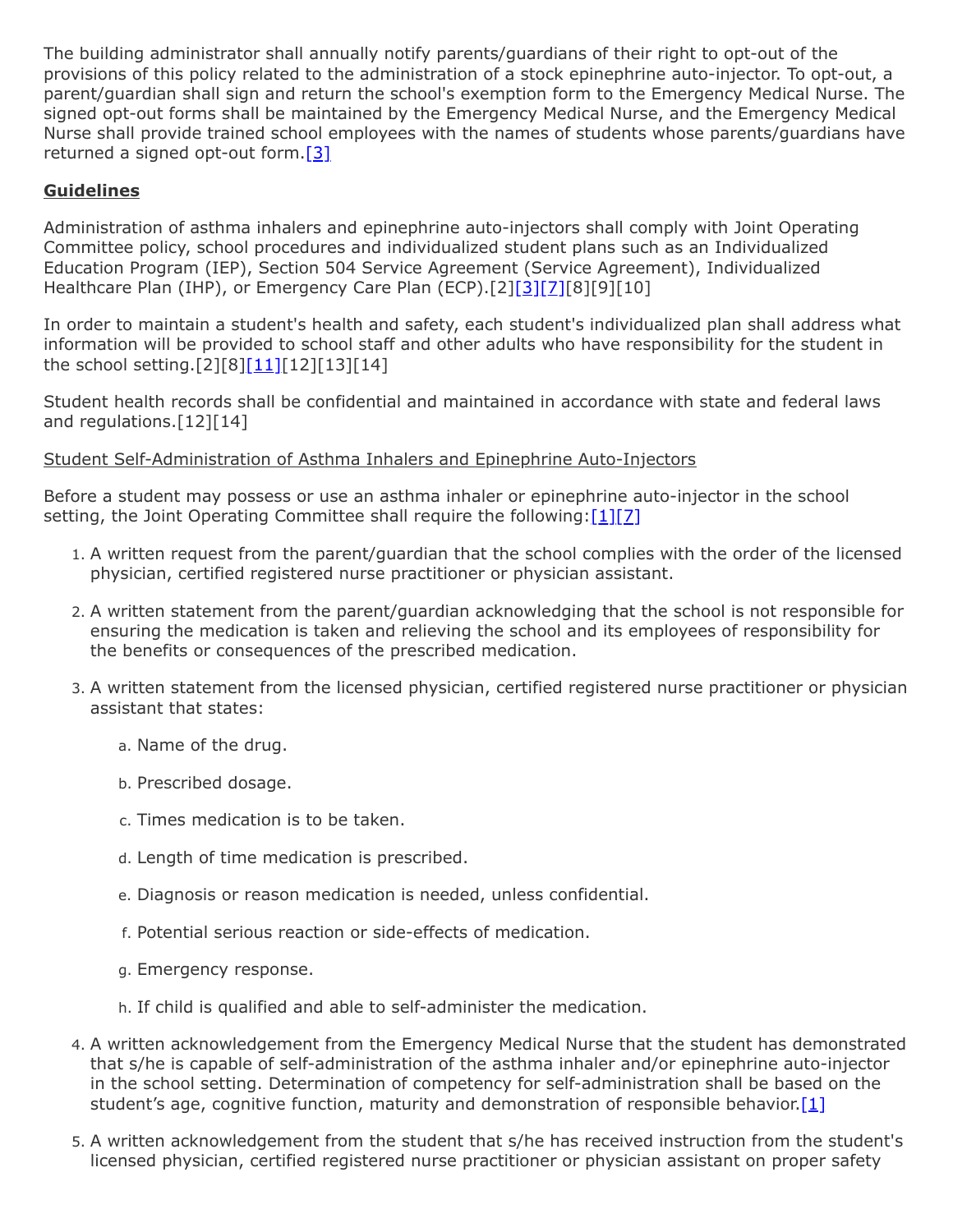precautions for the handling and disposal of the asthma inhaler and/or epinephrine auto-injector, including acknowledgement that the student will not allow other students to have access to the prescribed medication and that s/he understands appropriate safeguards.

The school reserves the right to require a statement from the licensed physician, certified registered nurse practitioner or physician assistant for the continued use of a medication beyond the specified time period.[\[1\]](http://www.legis.state.pa.us/cfdocs/legis/LI/uconsCheck.cfm?txtType=HTM&yr=1949&sessInd=0&smthLwInd=0&act=14&chpt=14&sctn=14&subsctn=1)

A written request for student use of an asthma inhaler and/or epinephrine auto-injector shall be submitted annually, along with required written statements from the parent/guardian and an updated prescription. If there is a change in the student's prescribed care plan, level of self-management or school circumstances during the school year, the parent/guardian and the licensed physician, certified registered nurse practitioner or physician assistant shall update the written statements.[\[1\]](http://www.legis.state.pa.us/cfdocs/legis/LI/uconsCheck.cfm?txtType=HTM&yr=1949&sessInd=0&smthLwInd=0&act=14&chpt=14&sctn=14&subsctn=1)

The student shall notify the Emergency Medical Nurse immediately following each use of an asthma inhaler or epinephrine auto-injector.  $[1]$ 

Students shall be prohibited from sharing, giving, selling, and using an asthma inhaler or epinephrine auto-injector in any manner other than which it is prescribed during school hours, at any time while on school property, at any school-sponsored activity, and during the time spent traveling to and from the school and school-sponsored activities. Violations of this policy, provisions of a Service Agreement or IEP, or demonstration of unwillingness or inability to safeguard the asthma inhaler or epinephrine autoinjector may result in loss of privilege to self-carry the asthma inhaler or epinephrine auto-injector and disciplinary action in accordance with Joint Operating Committee policy and applicable procedural safeguards.[\[1\]\[](http://www.legis.state.pa.us/cfdocs/legis/LI/uconsCheck.cfm?txtType=HTM&yr=1949&sessInd=0&smthLwInd=0&act=14&chpt=14&sctn=14&subsctn=1)2][6][15][16]

If the school denies a student's request to self-carry an asthma inhaler or epinephrine auto-injector or the student has lost the privilege of self-carrying an asthma inhaler or epinephrine auto-injector, the student's prescribed medication shall be appropriately stored at a location in close proximity to the student. The Emergency Medical Nurse, other designated school employees and the student's classroom teachers shall be informed where the medication is stored and the means to access the medication.  $[1]$ 

### Standing Order From the School Physician

The school physician shall provide and annually renew a standing order for administration of stock epinephrine auto-injectors to students believed to be experiencing an anaphylactic reaction.

The standing order shall include at least the following information:

- 1. Type of epinephrine auto-injector.
- 2. Date of issue.
- 3. Dosage.
- 4. Signature of the school physician.

The standing order shall be maintained in the Administrative Director's office, and copies of the standing order shall be kept in each location where a stock epinephrine auto-injector is stored.

### Acquisition, Storage and Disposal of Stock Epinephrine Auto-Injectors

One or more school employees shall be designated within each the school building where students are in attendance to be responsible for the storage and use of the stock epinephrine auto-injectors.[\[3\]](http://www.legis.state.pa.us/cfdocs/legis/LI/uconsCheck.cfm?txtType=HTM&yr=1949&sessInd=0&smthLwInd=0&act=14&chpt=14&sctn=14&subsctn=2)

Stock epinephrine auto-injectors shall be safely stored in the Emergency Medical Nurse's office or other location designated by the Emergency Medical Nurse in accordance with the drug manufacturer's instructions.

Stock epinephrine auto-injectors shall be made readily accessible to those employees who have completed the required training to administer it in the event of a student experiencing an anaphylactic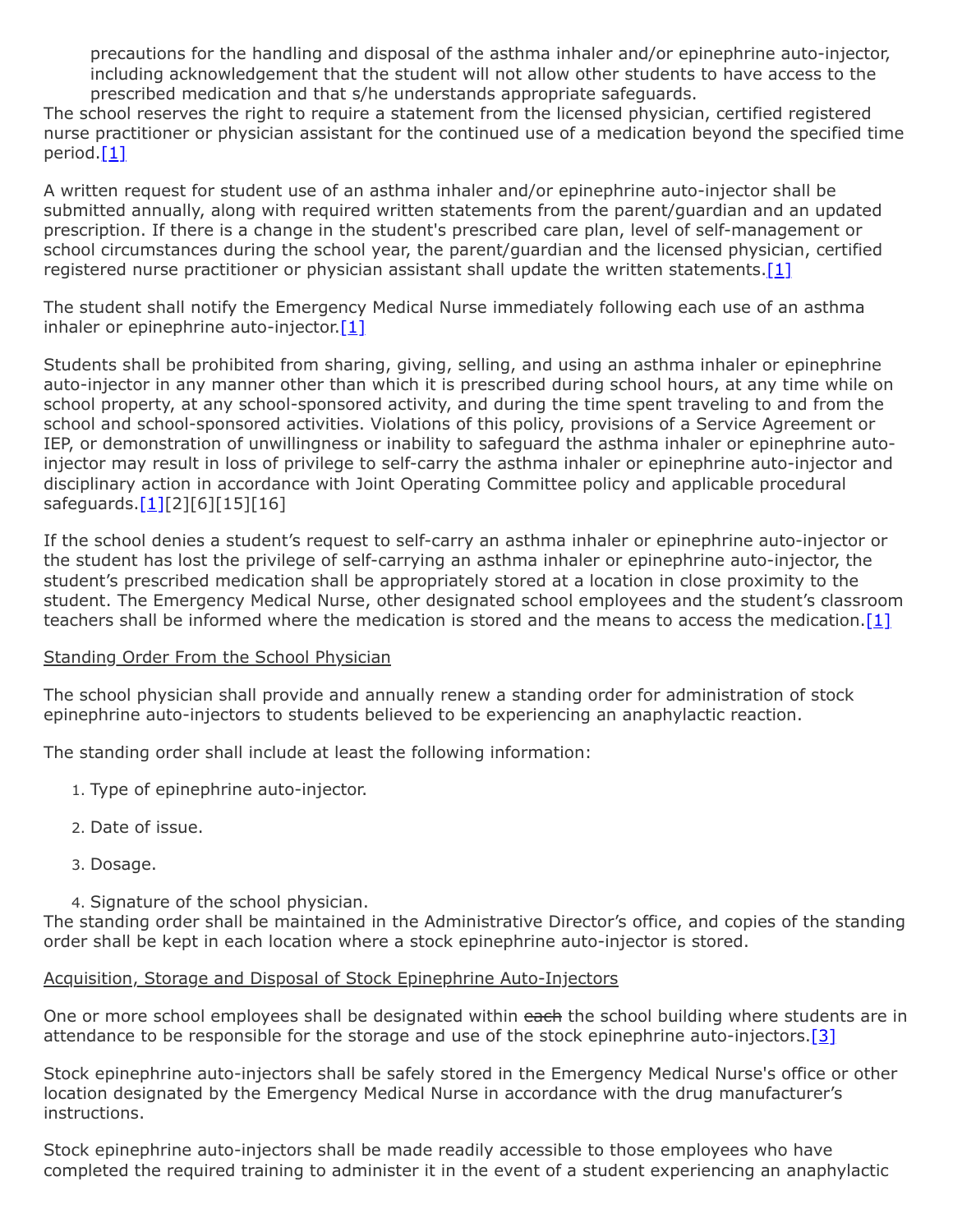reaction. All properly trained employees shall be informed of the exact location where stock epinephrine auto-injectors are being stored within the Emergency Medical Nurse's office or other location.

The Emergency Medical Nurse shall obtain sufficient supplies of stock epinephrine auto-injectors pursuant to the standing order in the same manner as other medical supplies acquired for the school health program. The Emergency Medical Nurse or designee shall regularly inventory and refresh epinephrine auto-injector stocks, and maintain records thereof, in accordance with the established internal procedures, manufacturer recommendations and Pennsylvania Department of Health guidelines.

### Administration of Stock Epinephrine Auto-Injectors

When responding to a student believed to be experiencing an anaphylactic reaction, a trained school employee shall: [3][\[17\]](http://www.legis.state.pa.us/cfdocs/legis/LI/consCheck.cfm?txtType=HTM&ttl=42&div=0&chpt=83&sctn=32&subsctn=0)[\[18\]](http://www.legis.state.pa.us/cfdocs/legis/LI/consCheck.cfm?txtType=HTM&ttl=42&div=0&chpt=83&sctn=37&subsctn=1)[\[19\]](http://www.legis.state.pa.us/cfdocs/legis/LI/consCheck.cfm?txtType=HTM&ttl=42&div=0&chpt=85&sctn=41&subsctn=0)[\[20\]](http://www.legis.state.pa.us/cfdocs/legis/LI/consCheck.cfm?txtType=HTM&ttl=42&div=0&chpt=85&sctn=45&subsctn=0)

- 1. Administer an epinephrine auto-injector that meets the prescription on file for either the student or the school. If the student is authorized to self-administer an epinephrine auto-injector, the trained school employee may provide the student with an epinephrine auto-injector that meets the prescription on file for either the student or the school for self-administration.
- 2. Call for medical help immediately (dial 9-1-1).
- 3. Take additional precautions or steps outlined in emergency response procedures and training, including the administration of a second dose of epinephrine, if necessary.
- 4. Stay with the student until emergency medical help arrives.
- 5. Cooperate with Emergency Medical Services (EMS) personnel responding to the incident.

6. Notify the Emergency Medical Nurse or designee of the incident. **Training** 

Before any school employee may be responsible for the storage or administration of epinephrine autoinjectors under this policy, the employee must successfully complete a training course approved by the Pennsylvania Department of Health.<sup>[\[3\]](http://www.legis.state.pa.us/cfdocs/legis/LI/uconsCheck.cfm?txtType=HTM&yr=1949&sessInd=0&smthLwInd=0&act=14&chpt=14&sctn=14&subsctn=2)</sup>

Refresher training shall be completed every two (2) years, and a hands-on demonstration and review of this policy and any accompanying procedures shall be completed annually.

Evidence that such training has been completed shall be placed in the employee's personnel file.

A list of school employees who successfully complete such training shall be maintained, updated and kept in the Emergency Medical Nurse's office and the school administration office.

#### Indemnification

The school shall indemnify and hold harmless any employee who administers an epinephrine autoinjector in good faith to a student experiencing anaphylaxis, if all of these conditions apply:[\[3\]](http://www.legis.state.pa.us/cfdocs/legis/LI/uconsCheck.cfm?txtType=HTM&yr=1949&sessInd=0&smthLwInd=0&act=14&chpt=14&sctn=14&subsctn=2)[\[21\]](http://www.legis.state.pa.us/cfdocs/legis/LI/uconsCheck.cfm?txtType=HTM&yr=1949&sessInd=0&smthLwInd=0&act=14&chpt=14&sctn=14&subsctn=9)[\[22\]](http://www.legis.state.pa.us/cfdocs/legis/LI/consCheck.cfm?txtType=HTM&ttl=42&div=0&chpt=85&sctn=47&subsctn=0) [\[23\]](http://www.legis.state.pa.us/cfdocs/legis/LI/consCheck.cfm?txtType=HTM&ttl=42&div=0&chpt=85&sctn=48&subsctn=0)

- 1. The employee did not act with the intent to harm or with reckless indifference to a substantial risk or harm in administering the epinephrine auto-injector to the student.
- 2. The employee successfully completed the training required by this policy.
- 3. The employee promptly sought additional medical assistance before or immediately after administering the epinephrine auto-injector.
- 4. The employee administered the epinephrine auto-injector pursuant to this policy, and the student's individualized plan, if applicable.